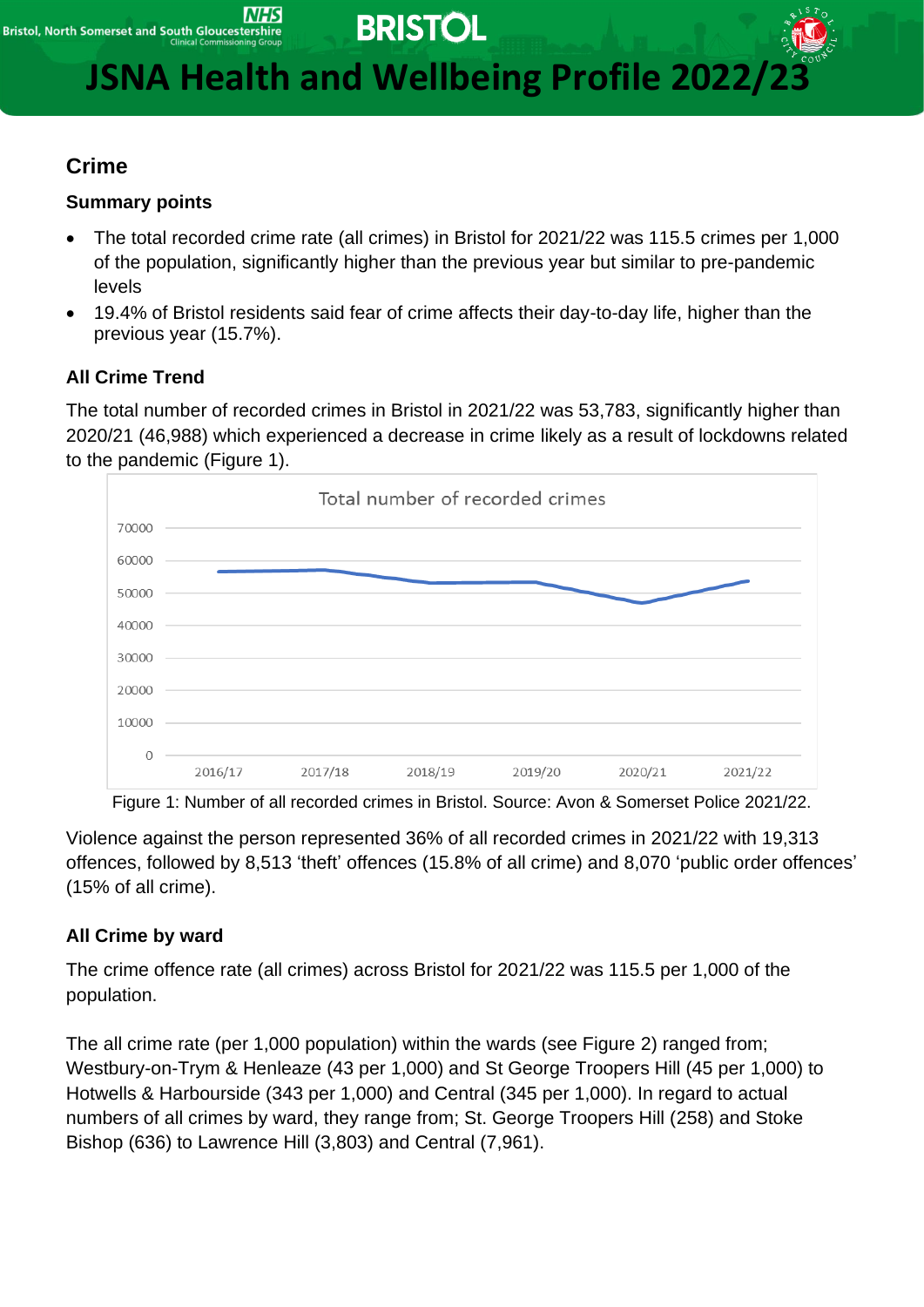When comparing the percentage change from last year, 9 wards experienced decreases in crime whilst 25 experienced an increase. Hotwells and Harbourside had the biggest increase in crime (89.5%) followed by Central (53.4%) whilst St George Troopers Hill had the biggest decrease (-6.5%) followed by Bishopston & Ashley Down (-6.0%).



Figure 2: Rates per 1,000 population of all recorded crimes 2021/22. Source: Avon and Somerset Police 2021/22

## **Violence against the person (VAP) and Hate Crime**

As the largest contributor to total crime (of all the crime types) VAP consists of a number of categories including murder, manslaughter, assault, threats to kill and harassment. There were 19,313 recorded VAP crimes in 2021/22, an increase of 25.4% on the previous year, equal to 3,914 more crimes.

**Equalities data:** Police data for 2020/21 shows an almost equal split between male (50.4%) and female (49.6%) victims. This is Police data where gender is known / recorded. Data is based on a count of victims (i.e not multiple violence against the same person).

There were 2,482 recorded hate crimes in 2021/22 an increase of 28.9% when compared to the previous year. Over 71% of hate crime in 2021/22 was recorded on the basis of racial prejudice, followed by sexual orientation (12.2%) and disability (8.1%).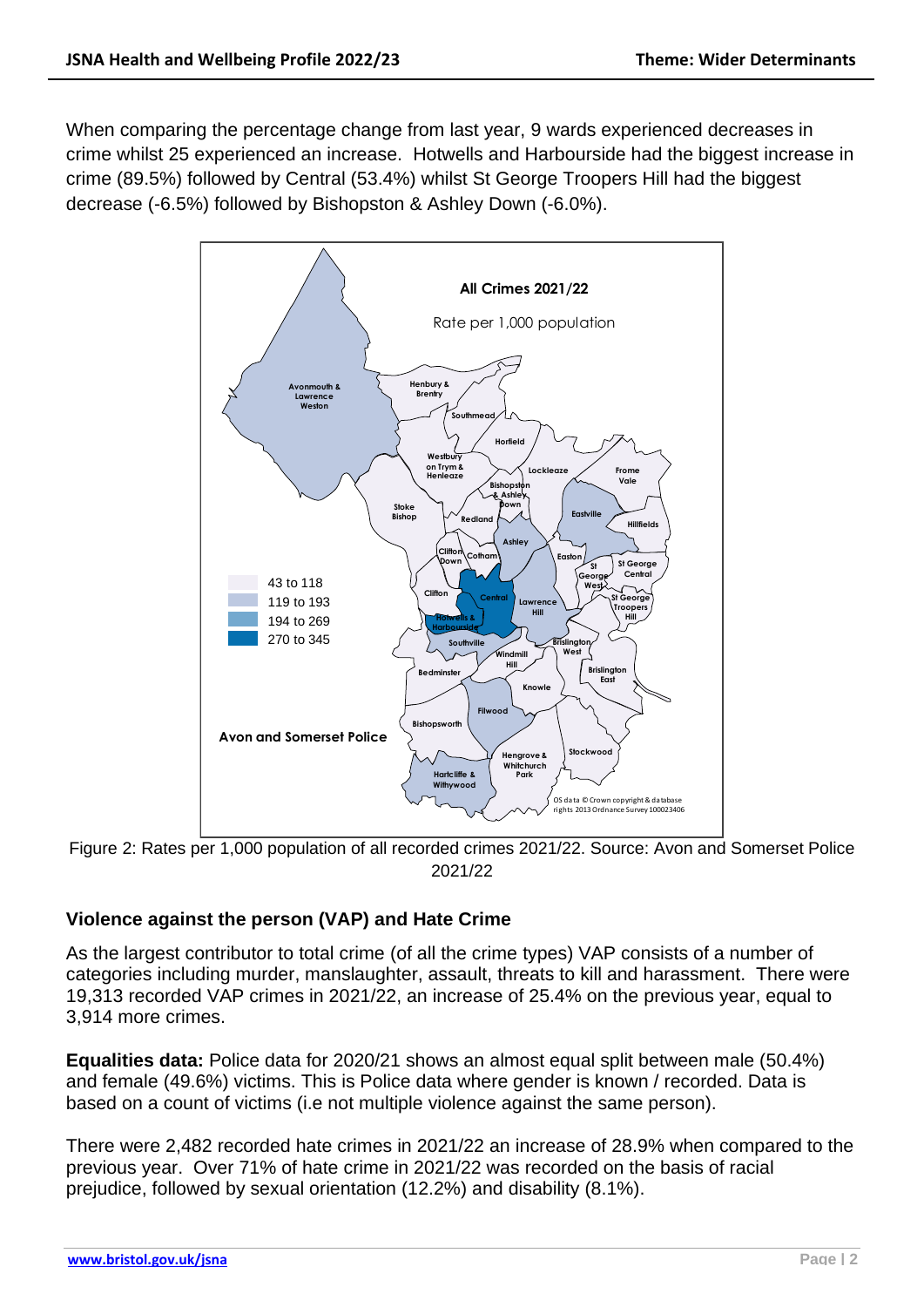#### **Quality of Life Survey**

In 2021/22, 19.4% of residents across Bristol said fear of crime affects their day-to-day life, an increase on the previous year (15.7%). Levels of concern are significantly higher for people living in the 10% most deprived areas (35.5%).

Fear of crime is highest in Hartcliffe & Withywood (37.2%) followed by Filwood (31.1%) and Souhmead (28.1%). People with the lowest fear of crime live in Redland (5.0%) and Westbury-on-Trym & Henleaze (6.7%) (Figure 3).

**Equalities data**: Fear of crime is significantly worse than average in some equalities groups including disabled people (32.8%) and full-time carers (29.0%).



Figure 3: Fear of crime affecting daily life; Source: Quality of Life 2021/22.



Over a third of residents (38.4%) feel antisocial behaviour (ASB) is a problem locally, higher than the previous three years. This rises to 63.4% for residents living in the 10% most deprived areas compared to 15.0% for residents living in the 10% least deprived areas.

By ward, residents living in Hartcliffe & Withywood (68.8%) and Filwood (61.9%) feel anti-social behaviour is much more of an issue than residents living in Westbury-on-Trym and Henleaze (10.2%) and Clifton Down (13.8%) (Figure 4).

**Equalities data:** Disabled people (47.5%) and full-time carers (52.3%) feel anti-social behaviour is more of a problem locally than other equalities groups.

Figure 4: % who feel anti-social behaviour is a problem locally; Source: Quality of Life 2021/22.